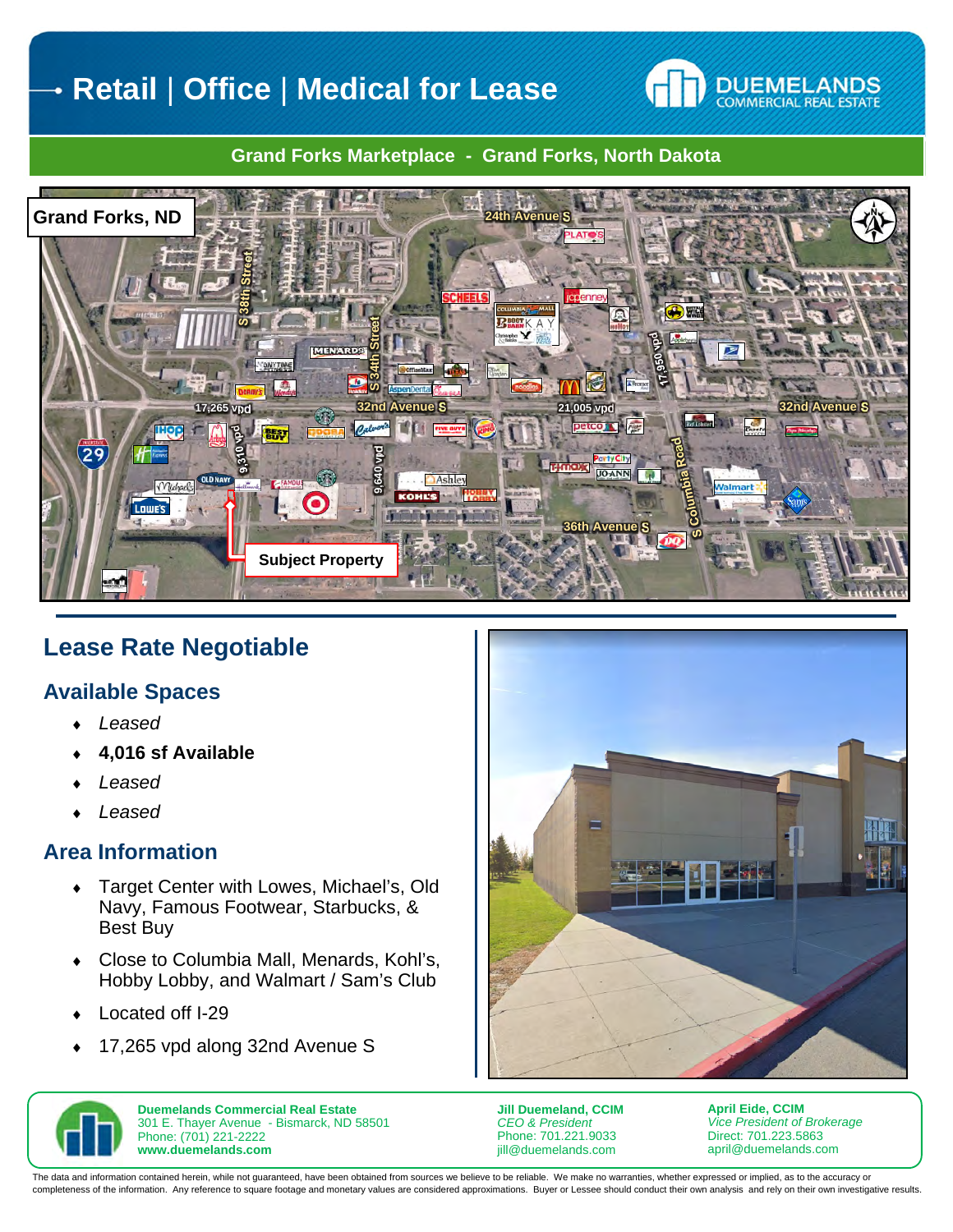#### **Marketplace Grand Forks Site Plans**  4

## Retail | Office | Medical







**Duemelands Commercial Real Estate**  301 E. Thayer Avenue - Bismarck, ND 58501 Phone: (701) 221-2222 **www.duemelands.com** 

**Jill Duemeland, CCIM**  *CEO & President*  Phone: 701.221.9033 jill@duemelands.com

**April Eide, CCIM**  *Vice President of Brokerage*  Direct: 701.223.5863 april@duemelands.com

The data and information contained herein, while not guaranteed, have been obtained from sources we believe to be reliable. We make no warranties, whether expressed or implied, as to the accuracy or completeness of the information. Any reference to square footage and monetary values are considered approximations. Buyer or Lessee should conduct their own analysis and rely on their own investigative results.